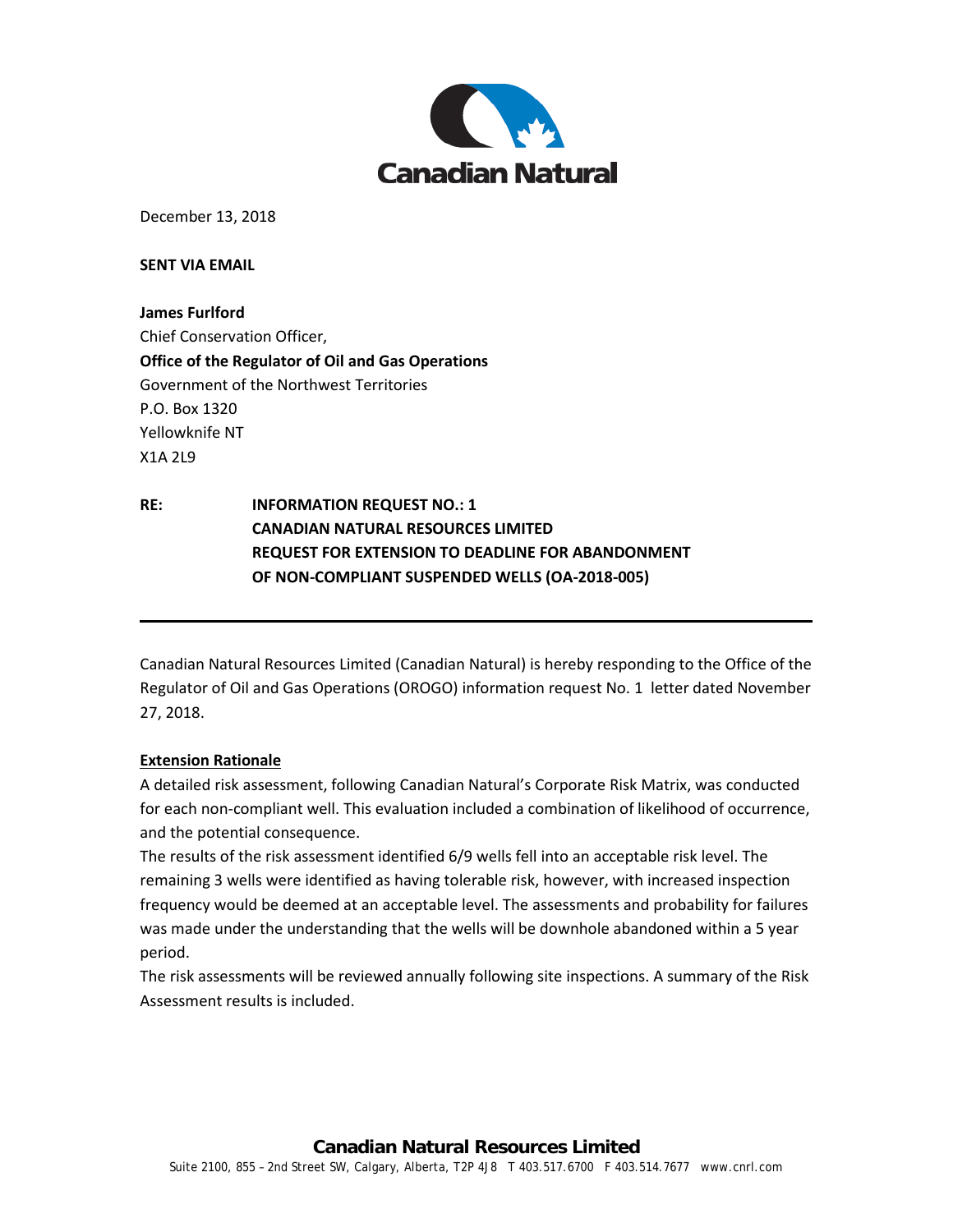

### **Detailed Schedule**

Due to the relatively low count of wells and significant logistical work to organize, Canadian Natural intends to complete the abandonment work in a single season. The non-compliant wells will be considered in the scheduling, however, given the results of the risk assessment they will not be specifically prioritized.

Exact order of operations will need the final design and approval of the downhole abandonment program, as well as coordination with winter road building and site access. This will not be possible to scope until closer to planned execution.

CNRL respectfully requests that the final abandonment operations will result in the wells being abandoned prior to March 31, 2023 to take full advantage of the winter season.

## **Confirmation of Benefit Plan**

Canadian Natural confirms that a Benefit Plan was submitted to Mr. Ian Butters, Manager, Oil and Gas Rights, Department of Industry, Tourism and Investment, Government of the Northwest Territories on November 20, 2018. Mr. Butters responded to Canadian Natural on November 29, 2018, stating that Canadian Natural approach to the Benefit Plan was approved. Please see attached correspondence.

If you have any questions, please contact the undersigned at [arly.castillo@cnrl.com](mailto:arly.castillo@cnrl.com) or at (403) 514-7637.

# Yours truly, **CANADIAN NATURAL RESOURCES LIMITED**

acastill

Arly Castillo Regulatory Coordinator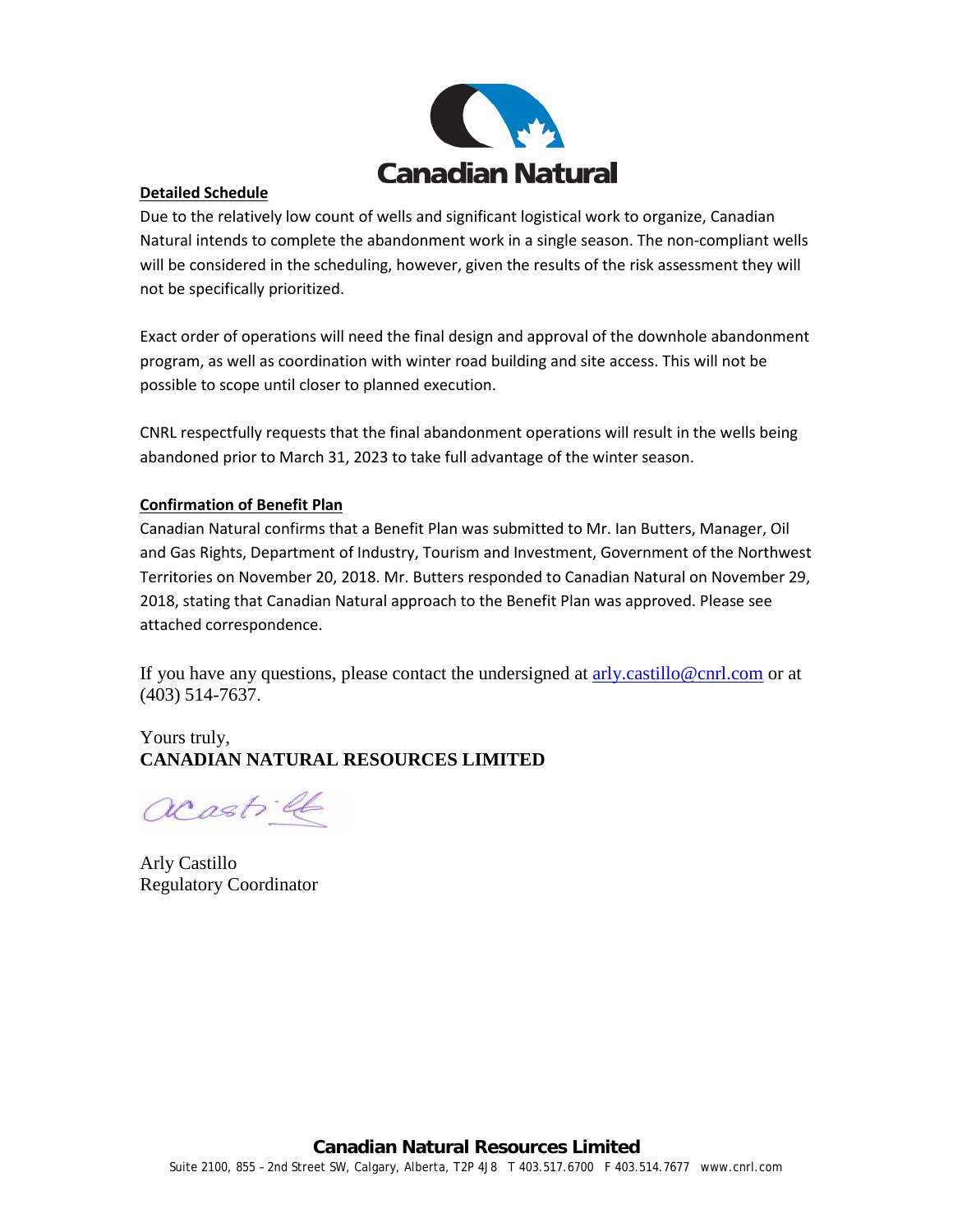# **Arly Castillo**

| From:    | Ian Butters <ian_butters@gov.nt.ca></ian_butters@gov.nt.ca>                |
|----------|----------------------------------------------------------------------------|
| Sent:    | Thursday, November 29, 2018 1:58 PM                                        |
| To:      | Arly Castillo                                                              |
| Cc:      | Anne-Marie Jennings; Ryan N Munro                                          |
| Subject: | RE: Canadian Natural Resources Limited- Benefit Plan letter and attachment |

This email was received from an external email address. Verify the source and the purpose of this email before opening any attachments or clicking on any embedded links.

HI Arly,

The timing and content of your benefit plan submission is entirely up to CNRL. The only qualification I would add is that before an operator can commence work or activity on any petroleum lands that are subject to an interest, section 20 of the Petroleum Resources Act ("PRA") provides that the Minister of Industry, Tourism and Investment must have approved, or waived the requirement of approval of, a benefits plan in respect of the work or activity, so you will need have a record of the Minister's decision before OROGO will issue you an authorization to alter a well.

So to answer your question ... yes we approve of your proposed approach.

Regards,

 $lanB$ 

From: Arly Castillo [mailto:Arly.Castillo@cnrl.com] Sent: Thursday, November 29, 2018 1:33 PM **To: Ian Butters** Cc: Anne-Marie Jennings; Ryan N Munro Subject: RE: Canadian Natural Resources Limited- Benefit Plan letter and attachment

Good afternoon.

Thank you for your response. As stated on Canadian Natural's letter the Benefit Plan will be completed and submitted to your attention closer to each group of wells abandonment, reclamation and remediation schedule. Could you please clarify that you are approving Canadian Natural's approach via this email?

Thank you

Arly Castillo

From: Ian Butters [mailto: Ian Butters@gov.nt.ca] Sent: Thursday, November 22, 2018 3:25 PM To: Arly Castillo Cc: Anne-Marie Jennings Subject: RE: Canadian Natural Resources Limited- Benefit Plan letter and attachment

This email was received from an external email address. Verify the source and the purpose of this email before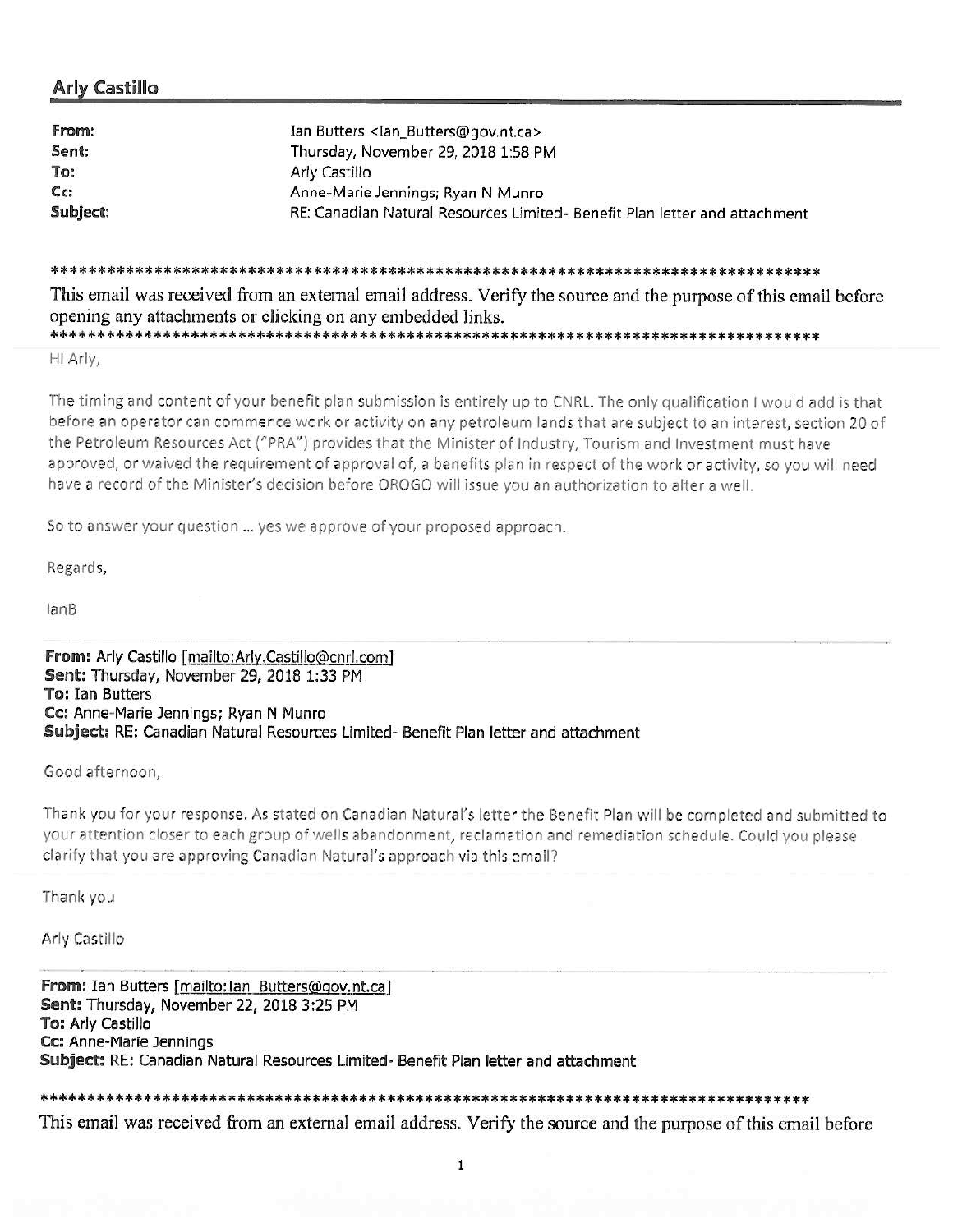#### opening any attachments or clicking on any embedded links.

Hi Arly,

I'm just sending this response to acknowledge the receipt of you letter advising the GNWT's Petroleum Resources Division to be expecting future submissions of Benefit Plans for your proposed well abandonment, reclamation and remediation program as described in your letter.

If you have any questions regarding our Benefit Plans filing Guidelines, our content expectations or about our review and approval process please contact me directly using the phone number in my signature block below.

Regards,

 $lanB$ 

T. Ian Butters Manager, Oil and Gas Rights Minerals and Petroleum Resources Division Department of Industry, Tourism and Investment Government of the Northwest Territories P.O. Box 3019 Inuvik, NT X0E 0T0 Phone: (867) 777-7484 | Fax: (867) 777-5105 Email: ian butters@gov.nt.ca Web: http://www.iti.gov.nt.ca [iti.gov.nt.ca]

From: Arly Castillo [mailto:Arly.Castillo@cnrl.com] Sent: Tuesday, November 20, 2018 1:39 PM **To: Ian Butters** Cc: Pauline DeJong Subject: Canadian Natural Resources Limited- Benefit Plan letter and attachment

Good afternoon,

Canadian Natural Resources Limited (Canadian Natural) is submitting for your attention and review its Benefit Plan letter and attachment as directed by NWT OROGO, Ms. Pauline de Jong. Canadian Natural has applied in parallel to the NWT OROGO office for its Operation Authorization approval today November 20, 2018. If you have any questions, please contact me.

Thank you

**Arly Castillo Regulatory Coordinator**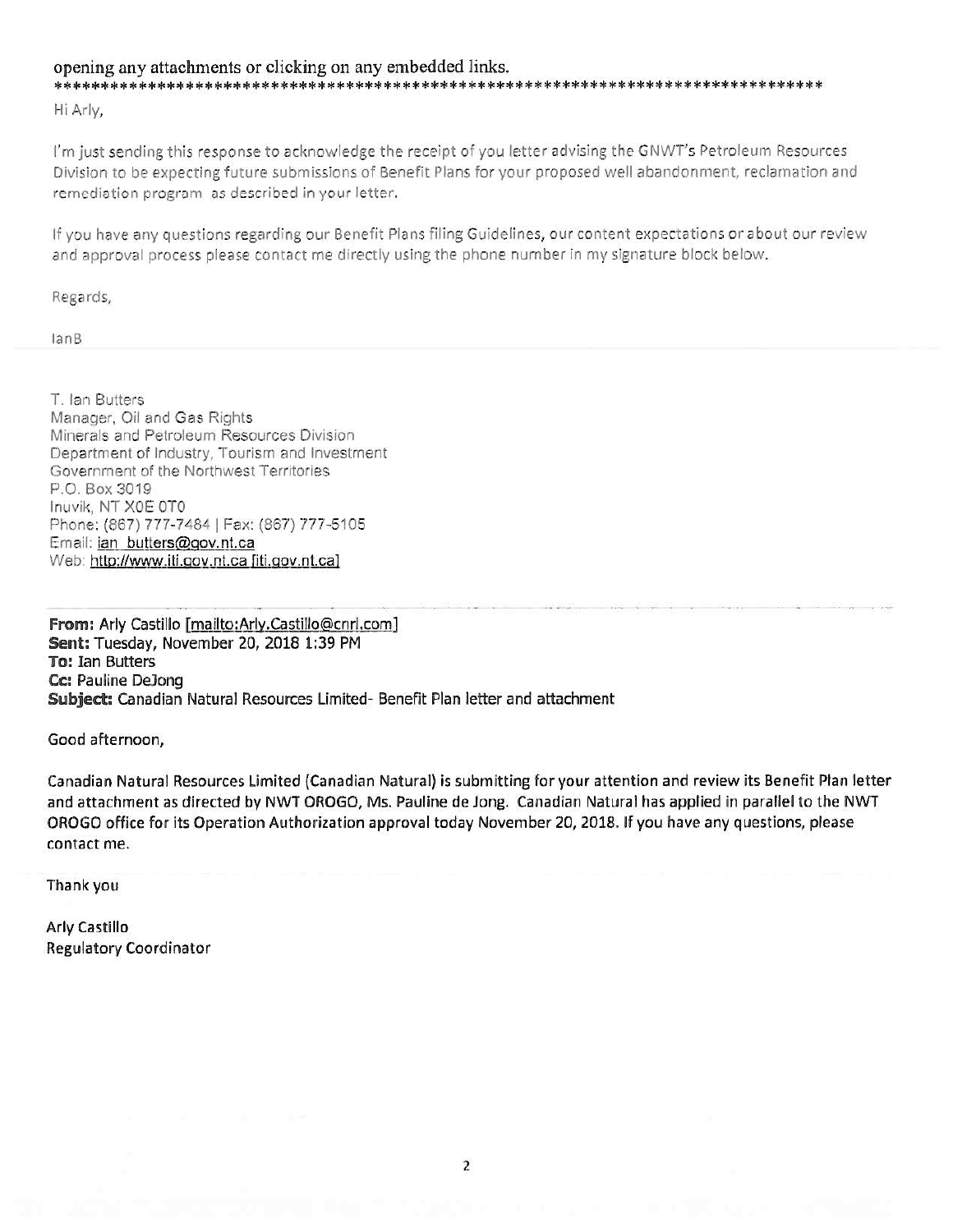# Fort Liard Non‐Compliant Wells Risk Assessment



Acceptable Risk non‐compliance

Tolerable Risk non‐compliance